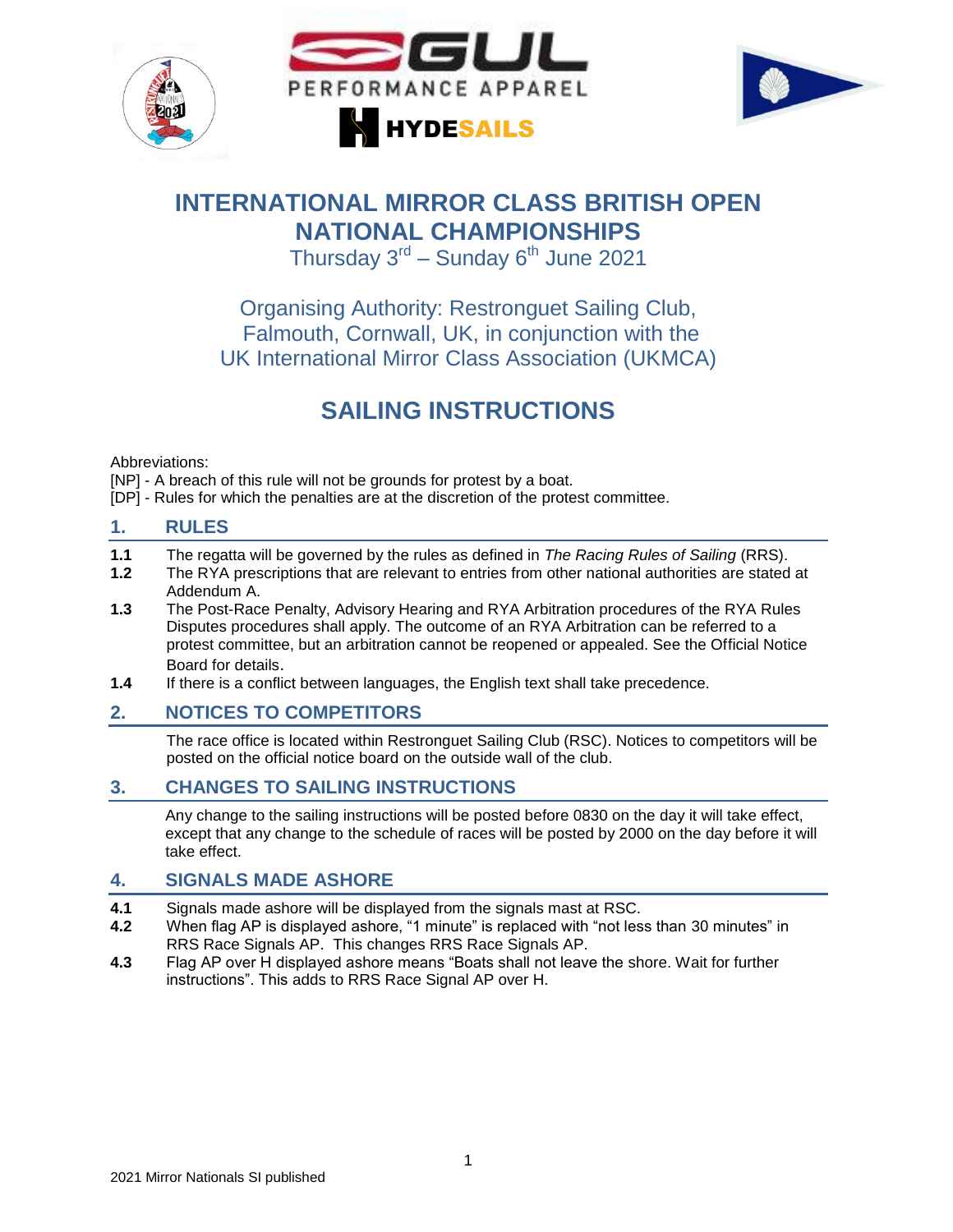## **5. SCHEDULE**

#### **5.1 Schedule**

| <b>Date</b>                   | <b>Race and Official Functions</b>  | <b>Time</b>               |
|-------------------------------|-------------------------------------|---------------------------|
| Thursday 3 <sup>rd</sup> June | <b>Registration &amp; Equipment</b> | 0900-1300 & 1400 - 1900   |
|                               | Inspection                          |                           |
| Friday 4 <sup>th</sup> June   | <b>Registration &amp; Equipment</b> | 0900 - 1200               |
|                               | Inspection                          |                           |
|                               | Competitor briefing at RSC          | 1200                      |
|                               | Up to three races back-to-back      | First warning signal 1355 |
| Saturday 5 <sup>th</sup> June | Up to three races back-to-back      | First warning signal 1055 |
| Sunday 6 <sup>th</sup> June   | Up to three races back-to-back      | First warning signal 1055 |
|                               | Prize-giving/closing ceremony       | After racing              |
|                               |                                     |                           |

The warning signal for a succeeding race will be made as soon as practicable. To alert boats that a race or sequence of races will begin soon, the orange starting line flag will be displayed with one sound at least five minutes before a warning signal is displayed.

**5.2** On the last scheduled day of racing no warning signal will be made after 1500.

#### **6. CLASS FLAG**

The class flag displayed at the warning signal will be IC Numeral 6.

#### **7. RACING AREAS**

- **7.1** Racing will take place on in the Fal estuary (see addendum C).
- **7.2** The day's course area will be displayed on the official notice board not less than 60 minutes before the first scheduled warning signal.

#### **8. THE COURSE**

The diagram in addendum D shows the course, the order in which marks are to be passed, and the side on which each mark is to be left. The course signal will be displayed on a board on the side of the race committee signals vessel.

#### **9. MARKS**

- **9.1** Marks 1, 2, and 3 will be orange pyramid inflatable buoys.
- **9.2** A new mark as provided in SI 11 will be an orange spherical buoy with a painted black band.
- **9.3** The mark at the starboard end of the start line will be the race committee signals vessel. The mark at the port end will be a race committee vessel or a buoy with an orange flag.
- **9.4** The finish line marks will be the race committee signals vessel at the starboard end and a buoy with an orange flag at the port end.

#### **10. THE START**

- **10.1** The starting line will be between staffs displaying orange flags on the starting marks.<br>**10.2** A boat starting later than 5 minutes after her starting signal will be scored Did Not Sta
- **10.2** A boat starting later than 5 minutes after her starting signal will be scored Did Not Start. This changes RRS A4 & A5.

#### **11. CHANGE TO THE NEXT LEG OF THE COURSE**

To change the next leg of the course, the race committee will lay a new mark (or move the finishing line) and remove the original mark as soon as practicable. When in a subsequent change a new mark is replaced, it will be replaced by the original mark.

#### **12. THE FINISH**

The finishing line will be between a staff displaying a blue flag on the race committee signals vessel and the staff displaying an orange flag on the other finish line mark.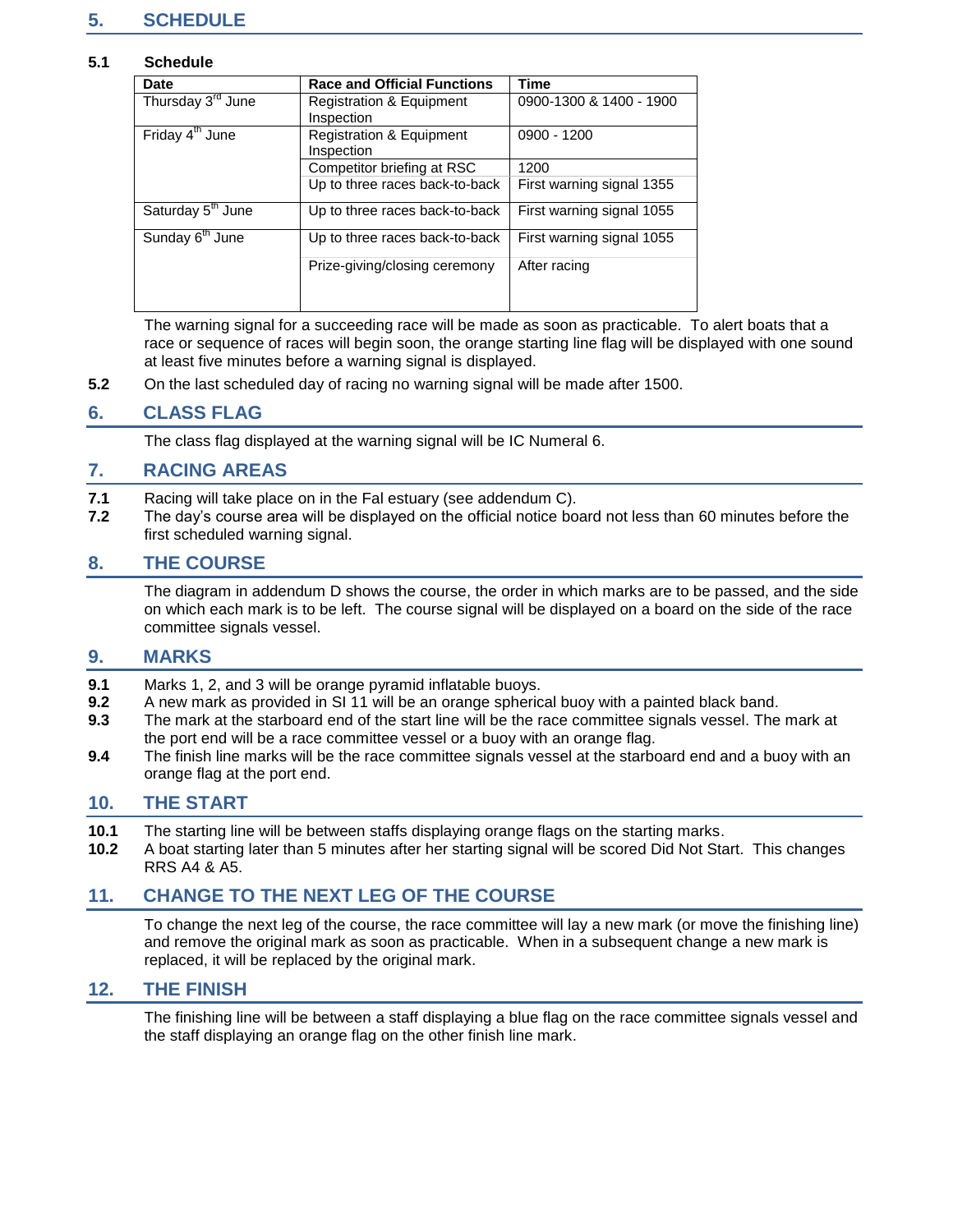## **13. TIME LIMITS AND TARGET TIMES [NP]**

**13.1** Time limits and target times are as follows:

| Tarqet Time | <b>Finish Window</b> | <b>Time Limit</b> | <b>Mark 1 Time Limit</b> |
|-------------|----------------------|-------------------|--------------------------|
| 45 mins     | 15 mins              | 75 mins           | 30 mins                  |

- **13.2** Failure to meet the target time will not be grounds for redress. This changes rule 62.1(a).
- **13.3** If no boat has passed Mark 1 within the Mark 1 time limit the race will be abandoned.
- **13.4** Boats failing to finish within the stated Finish Window after the first boat sails the course and finishes will be scored Did Not Finish unless awarded a place by a Backsweep (see SI 13.5). This changes RRS 35, A4 and A5.
- **13.5** Backsweep. During and/or after the Finish Window a Backsweep of any boats that have not finished may be undertaken and appropriate places allocated. This changes RRS 35, A4 and A5. The race officer's decision in the matter shall be final and shall not be grounds for redress. Failing to undertake a Backsweep shall not be grounds for redress. This changes RRS 62.1(a).

## **14. PROTESTS AND REQUESTS FOR REDRESS**

- **14.1** Protest forms are available at the race office. Protests and requests for redress or reopening shall be delivered there within the appropriate time limit.
- **14.2** The protest time limit is 60 minutes after the last boat has finished the last race of the day.
- **14.3** Notices will be posted no later than 30 minutes after the protest time limit to inform competitors of hearings in which they are parties or named as witnesses. Hearings will be held in the designated protest room located at RSC beginning at the time posted.
- **14.4** Notices of protests by the race committee or protest committee will be posted to inform boats under RRS 61.1(b).
- **14.5** Breaches of SIs marked [NP] will not be grounds for protest by a boat. This changes RRS 60.1(a).
- **14.6** Penalties for breaches of SIs marked [DP] or class rules are at the discretion of the protest committee.
- **14.7** A boat may accept a discretionary penalty for the breaches stated in SI 14.6 before a hearing concerning the same incident by completing a form available from the protest room.
- **14.8** On the last scheduled day of racing, a request for redress based on a protest committee decision shall be delivered no later than 30 minutes after the decision was posted. This changes RRS 62.2.
- **14.9** Adding to RRS 66, if race signal "N over A" is displayed ashore on the last scheduled day of racing a request for reopening a hearing shall be delivered not later than 30 minutes after the signal is displayed.

#### **15. SCORING**

- **15.1** The championship shall comprise a 8-race series. A minimum of 3 races shall be completed to constitute the championship.
- **15.2** When fewer than 5 races have been completed, no score shall be excluded.
- **15.3** When from 5 to 8 races have been completed, a boat's series score will be the total of her race scores excluding her worst excludable score.
- **15.4** To request correction of an alleged error in posted race or series results, a boat shall complete a scoring enquiry form available at the race office.

#### **16. SAFETY REGULATIONS [DP][NP]**

- **16.1** The race committee will protest a boat for a breach of these safety regulations.
- **16.2** Rule 40 applies at all times while afloat. This changes RRS 40.
- **16.3** Boats not leaving the shore for a scheduled race shall promptly notify the race office.
- **16.4** Boats leaving the shore shall check-out from the tally control point located at the side of the club adjacent to the RSC slipway, and check-in when returning ashore.
- **16.5** On arrival in the racing area, boats shall sail closely to the race committee signals vessel, clearly showing their sail numbers.
- **16.6** A boat that retires from racing shall notify the race committee before leaving the racing area, or if that is not possible, shall notify the race office as soon as possible after returning ashore.
- **16.7** When the race committee signals vessel displays flag V with repetitive sounds, all official and support person vessels shall monitor marine VHF Channel M2 (Icom P4) for search, rescue and other instructions.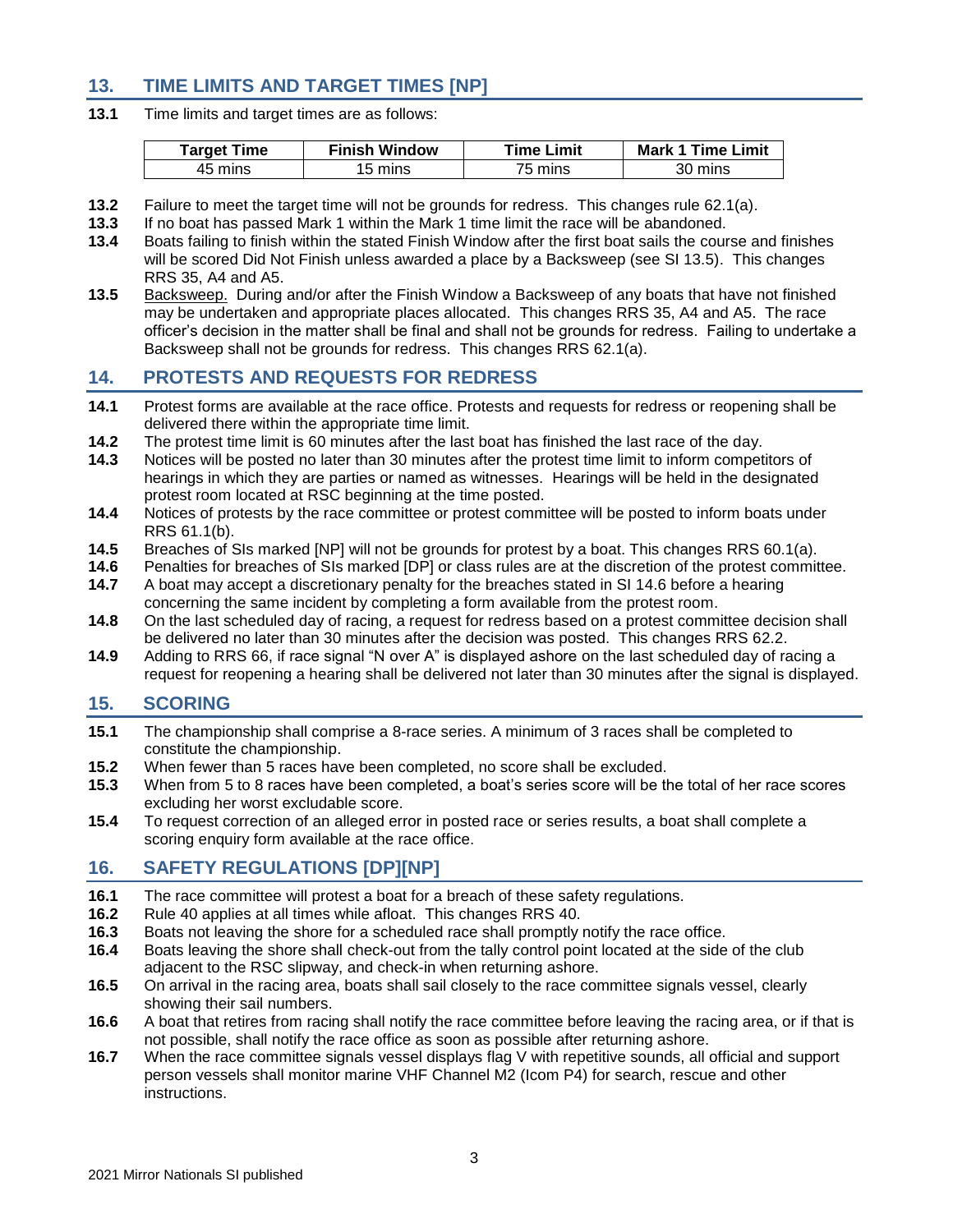## **17. REPLACEMENT OF CREW OR EQUIPMENT [DP]**

- **17.1** Substitution of competitors will not be allowed without the prior written approval of the race committee. Requests shall be made on a form available at the race office.
- **17.2** Substitution of equipment identified during pre-event inspection will not be allowed unless damaged or lost and authorised by the race committee. Requests shall be made to the committee at the first reasonable opportunity.

## **18. EQUIPMENT AND MEASUREMENT CHECKS [DP]**

Boats and equipment may be inspected at any time during the regatta for compliance with the class rules and sailing instructions. On the water, a boat can be instructed by a race committee equipment inspector or measurer to proceed immediately to a designated area for inspection.

## **19. IDENTIFICATION AND EVENT ADVERTISING [DP]**

- **19.1** When provided by the organising authority, boats or crew shall carry, display or wear the following as instructed:
	- (a) Event sponsor advertising.

#### **20. OFFICIAL BOATS**

Official boats will be marked as follows: Race committee signals vessel Letters "RSC Race Control" Start pin vessel **Start pin vessel** Letters "RSC Safety" Patrol Patrol **Patrol** Patrol Patrol Patrol Patrol Patrol Patrol Patrol Patrol Patrol Patrol Patrol Patrol Patrol Patrol Patrol Patrol Patrol Patrol Patrol Patrol Patrol Patrol Patrol Patrol Patrol Patrol Patrol Patrol Pat

#### **21. SUPPORT PERSON VESSELS [DP]**

- **21.1** For the purposes of these sailing instructions a support person vessel includes any boat that is under the control or direction of a *support person*.
- **21.2** Support person vessels shall not interfere with boats racing or official boats, or create a wake that affects boats racing.
- **21.3** Support person vessels shall not be positioned:
	- (a) closer than 50 metres of any boat racing;
	- (b) within 50 metres of the starting line and marks from the time of the preparatory signal until all boats have left the starting area, or the race committee signals a postponement, general recall or abandonment;
	- (c) between any boat racing and the next mark of the course;
	- (d) within 50 metres of any mark of the course while boats are in the vicinity of that mark;
	- (e) within 50 metres of the finishing line and marks while boats are finishing.
- **21.4** In addition, support person vessels that are motoring above 5 knots shall remain at least 150 metres from any boat racing.
- **21.5** Support person vessels shall comply with any reasonable request from a regatta official.

#### **22. BERTHING AND BOAT PARK [DP]**

When ashore boats shall be kept in their assigned places in the boat park.

#### **23. RADIO COMMUNICATION [DP]**

Except in an emergency, a boat shall neither make nor receive radio transmissions while racing. This restriction also applies to mobile telephones.

#### **24. PRIZES**

Prizes will be awarded as listed in the notice of race.

#### **25. RISK STATEMENT**

- **25.1** Rule 4 of the Racing Rules of Sailing states: "The responsibility for a boat's decision to participate in a race or to continue racing is hers alone".
- **25.2** Sailing is by its nature an unpredictable sport and therefore inherently involves an element of risk. By taking part in the event, each competitor agrees and acknowledges that: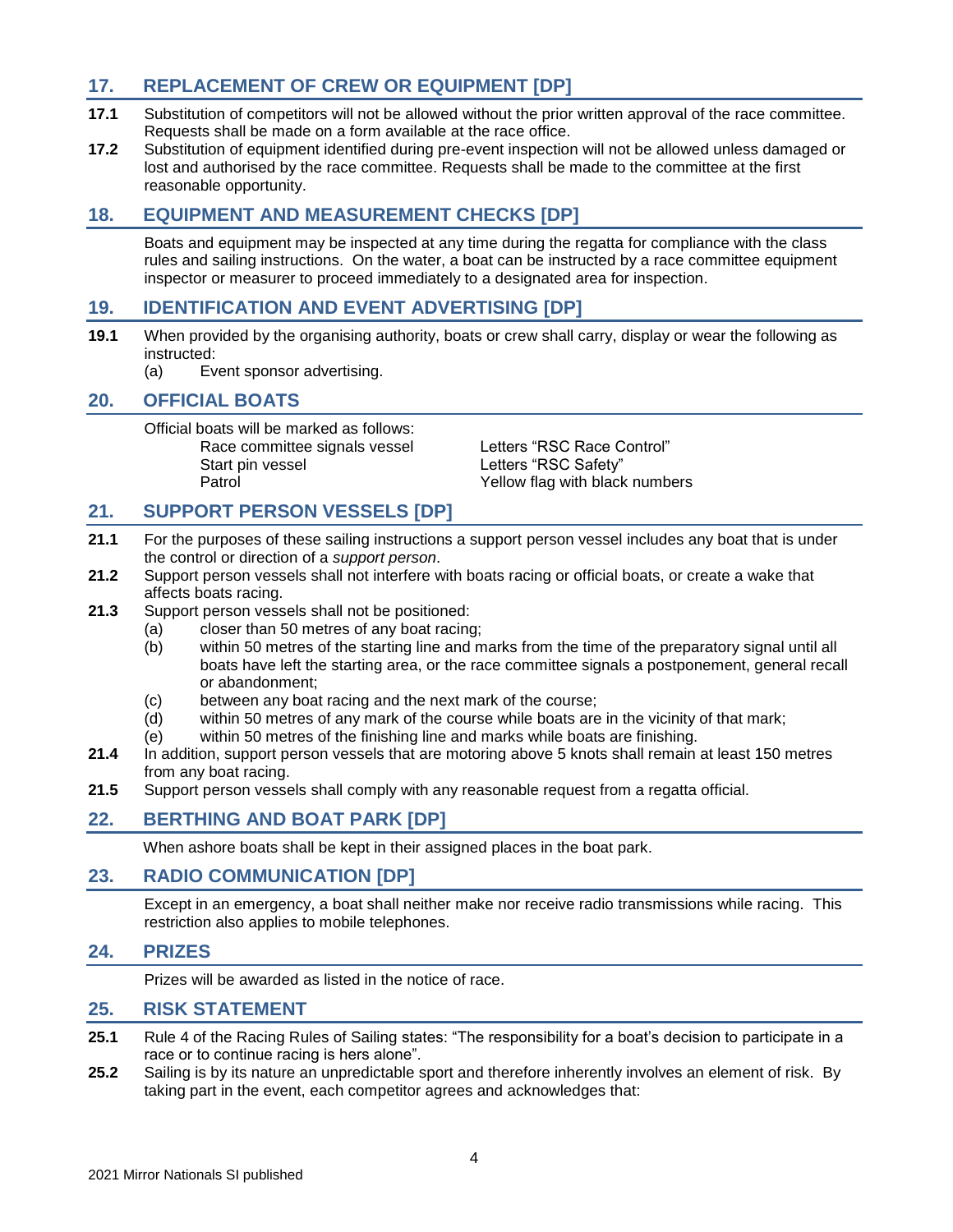- (a) They are aware of the inherent element of risk involved in the sport and accept responsibility for the exposure of themselves, their crew and their boat to such inherent risk whilst taking part in the event;
- (b) They are responsible for the safety of themselves, their crew, their boat and their other property whether afloat of ashore;
- (c) They accept responsibility for any injury, damage or loss to the extent caused by their own actions and omissions;
- (d) Their boat is in good order, equipped to sail in the event and they are fit to participate;
- (e) provision of a race management team, patrol boats and other officials and volunteers by the event organiser does not relieve them of their own responsibilities;
- (f) Provision of patrol boat cover is limited to such assistance, particularly in extreme weather conditions, as can be practically provided in the circumstances;
- (g) It is their responsibility to familiarise themselves with any risks specific to this venue or this event drawn to their attention in any rules and information produced for the venue or event and to attend any safety briefing held for the event.
- **25.3** The fact that the race committee conducts inspections of a boat does not reduce the responsibilities of each competitor set out in these sailing instructions.

#### **26. INSURANCE**

Each participating boat shall be insured with valid third-party liability insurance with a minimum cover of UK£3,000,000 per incident or the equivalent. Competitors will be required to sign a declaration to this effect at registration.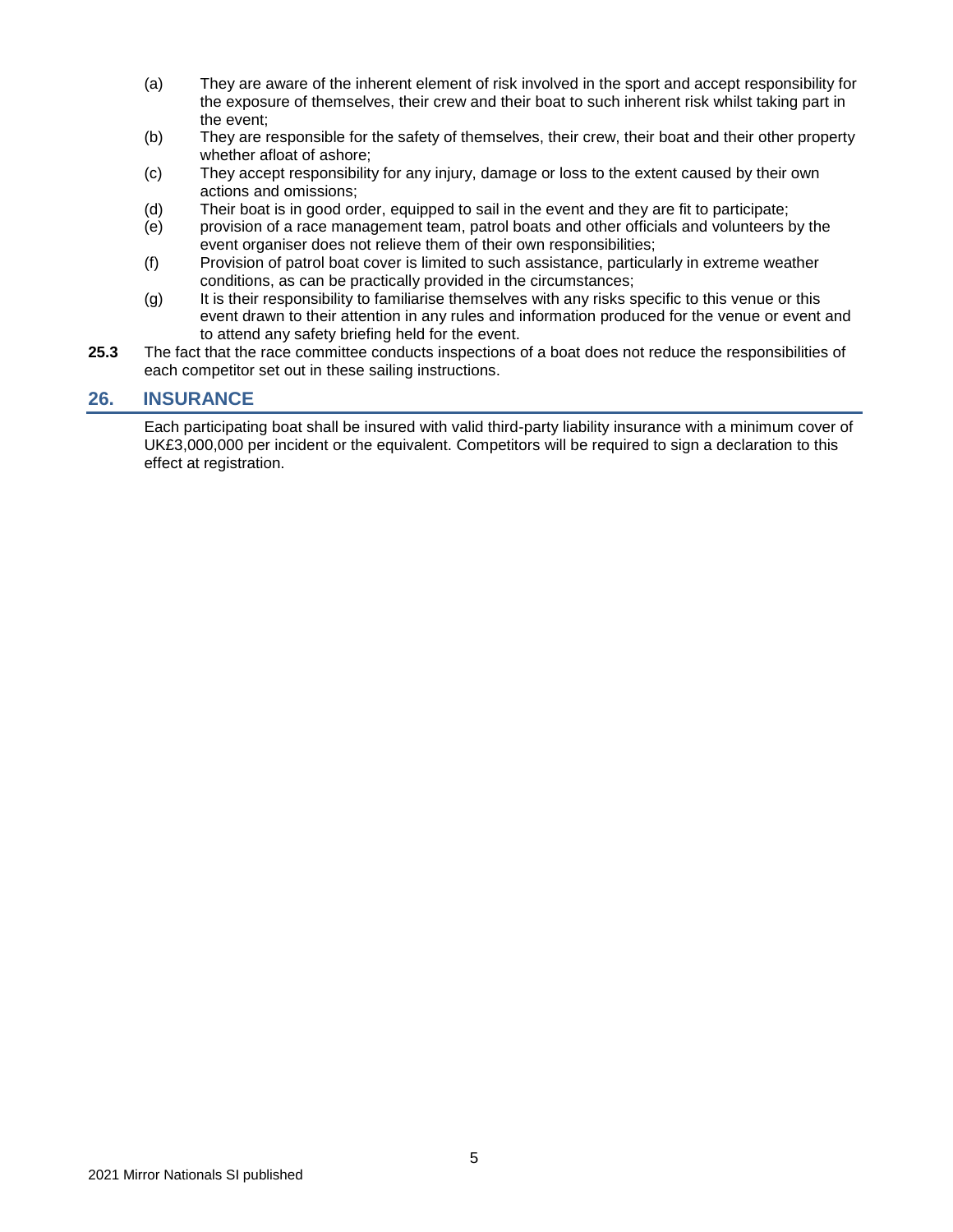## **Addendum A**

#### **RYA National Prescriptions relevant to entries from other national authorities**

#### **Rule**

#### **4 Acceptance of the Rules**

Add new rule 4.6: 'Each competitor and boat owner shall ensure that their *support persons* comply with the *rules*'.

Add new rule 4.7: 'The penalty for a breach of rule 4 shall be at the discretion of the protest committee.'

#### **6.1 Anti-Doping**

The national authority procedural rules required to implement the World Anti-Doping Code through World Sailing Regulation 21 are the RYA Anti-Doping Rules, as published on the RYA website.

#### **40 Personal Flotation Devices**

When a *rule* requires a personal flotation device to be worn, the device shall comply with the specifications for the personal flotation devices that the boat is required to carry. If more than one specification applies, the personal flotation device worn shall comply with the highest of them.

#### **67 Damages**

- 1. Any issue of liability or claim for damages arising from an incident while a boat is bound by *The Racing Rules of Sailing* shall be the subject to the jurisdiction of the courts and not considered by a protest committee.
- 2. A boat that takes a penalty or retires does not thereby admit liability for damages or that she has broken a rule.

#### **78 Compliance with Class Rules; Certificates**

Add new rule 78.3 'The race committee or technical committee may inspect or measure any **boat** or **personal equipment** at any time.'

Terms in **bold** are as defined in the Equipment Rules of Sailing.

#### **APPENDIX R PROCEDURES FOR APPEALS AND REQUESTS**

#### **R2.1 Submission of Appeal**

Rule R2.1 shall apply except as changed by the following:

- 1. The appellant shall notify RYA Racing stating an intention to appeal within the relevant time limit in Rule R2.1. No details are needed at this stage.
- 2. Within 15 days thereafter, the appellant shall send to the RYA a completed appeal form with a copy of the protest committee's decision and other documents listed in rule R2.2, or as far as reasonably possible.
- 3. Unless the appellant is a personal member of the RYA, an appeal fee, stated on the appeal form, is payable to the RYA and shall be sent with the appeal form.

The appeal form is available from **www.rya.org.uk/go/rules** or by request to RYA Racing.

#### **R2.4 Failure to Comply with Procedures for Appeal or Request**

#### Add new rule R2.4:

If the appellant does not comply with rule R2.1 as prescribed or the protest committee does not comply with rule R2.3, the RYA will refuse to hear the appeal unless there are exceptional circumstances. If other parties to the protest or the protest committee do not meet the requirements of the procedure, the RYA may decide the appeal as it thinks fit.

#### **R2.5 Expidited Appeals**

Add new rule R2.5:

The time periods in rules R2.1, R2.3 and R4.4, as amended by prescription, may be shortened by the RYA if it decides that an appeal or request for confirmation or correction has a timeline necessitating that it be heard on an expedited basis.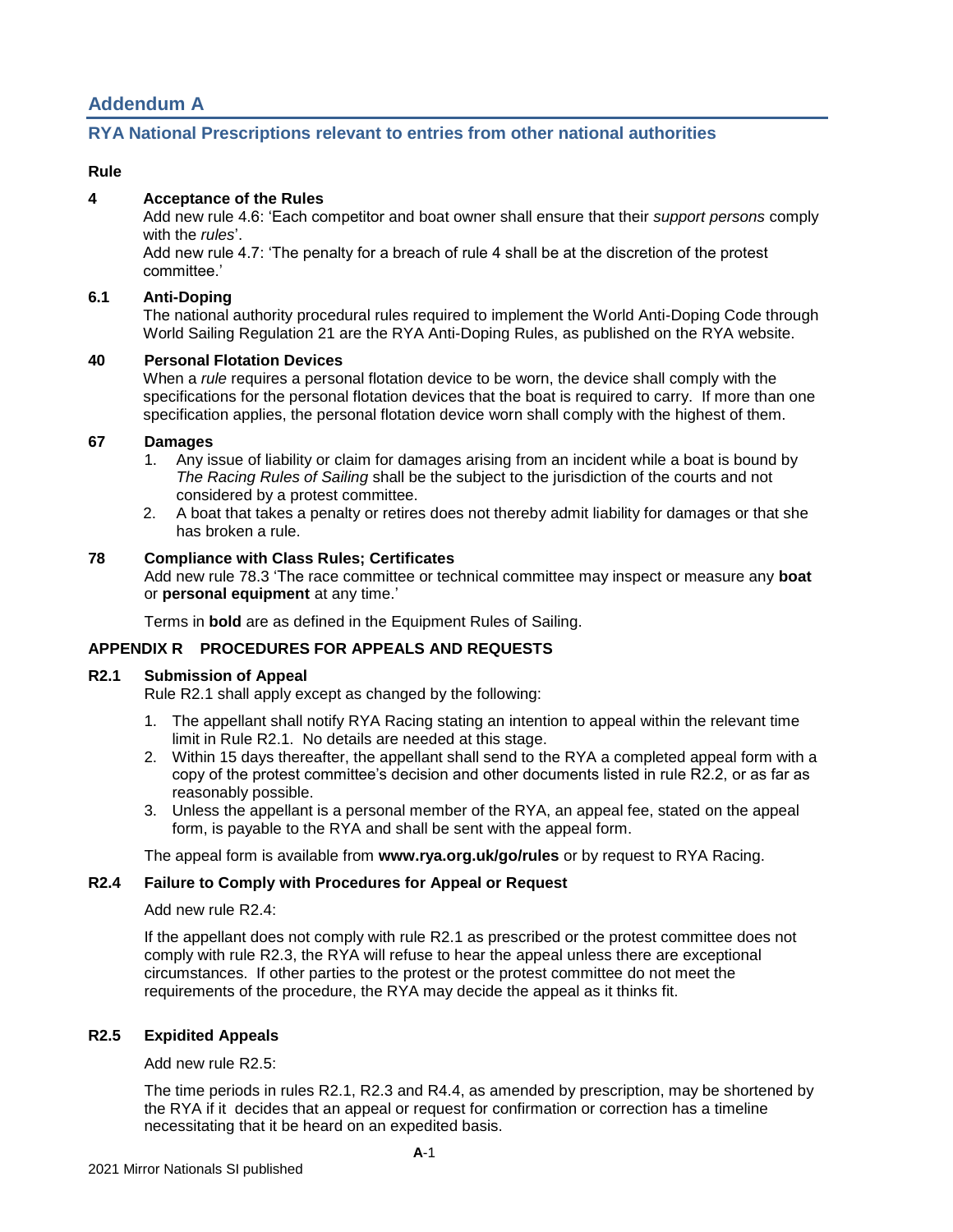# **Addendum C**

## **Indicative course areas**